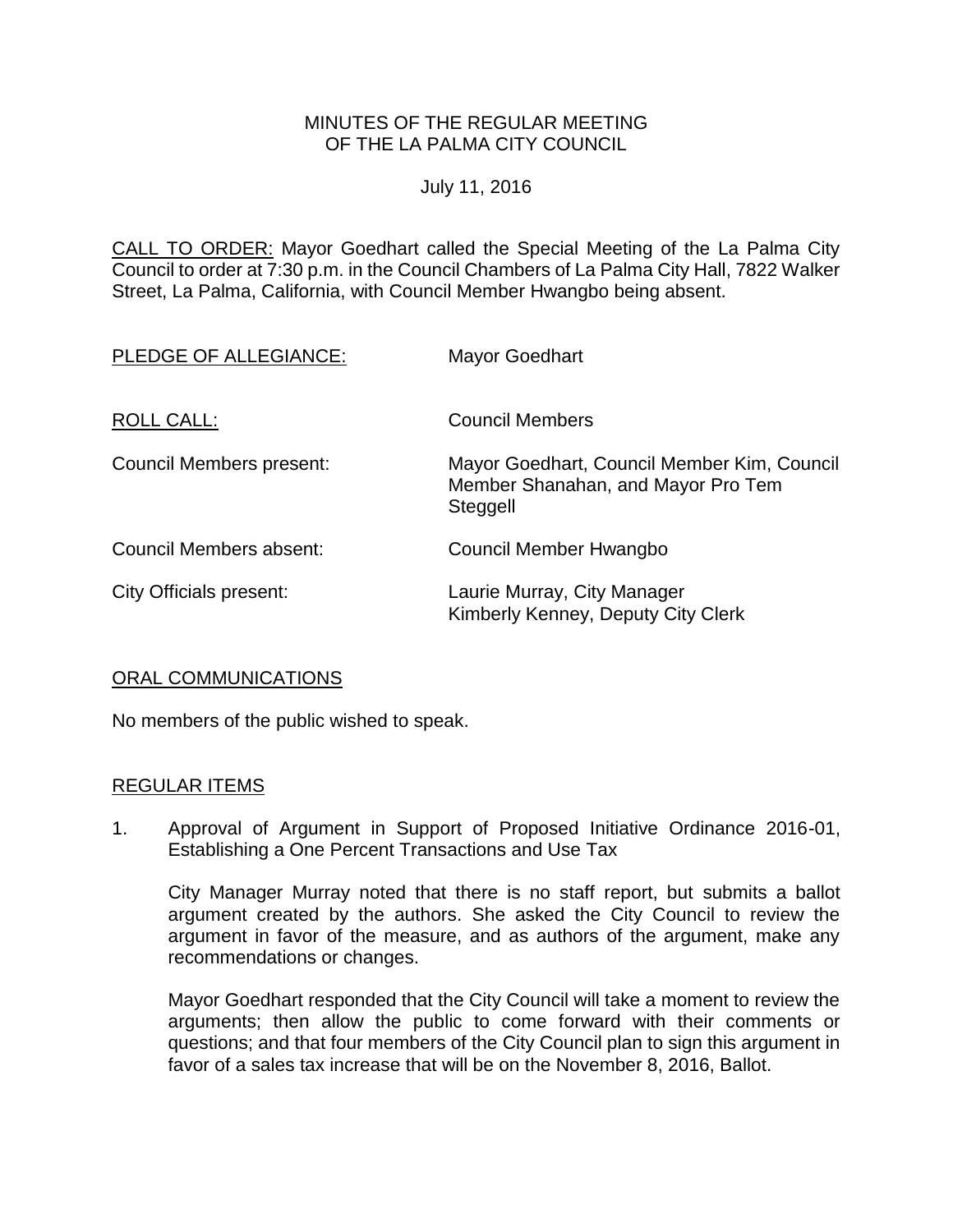City Manager Murray stated that the Registrar of Voters will assign the Measure number after it has been submitted and that this argument is at the maximum number of words allowed.

Discussion ensued regarding keeping the exclamation point at the beginning of the argument, but removing the exclamation at the end of the argument.

Public Input:

Larry Herman, a La Palma resident, asked about the timing for the argument against the measure.

City Manager Murray responded that all arguments are due to the City Clerk's office by no later than Monday, July 18, 2016; then there is a ten day review period where rebuttals will need to be submitted by July 28, 2016, at 5:00 p.m.; and that if there are any arguments against the measure, a discussion will need to be had with the City Attorney whether a special meeting is required for approval of any rebuttal.

Discussion ensued regarding that the four members of the City Council present at this meeting will be signing the argument in favor of the measure along with former Mayor Mark Waldman; and details of the motion that needs to be made.

- a) Select Council Members and/or Community Members to sign the Argument in support of the Initiative Ordinance; and
- b) Approve the text of the Argument in support of the Initiative Ordinance.

Mayor Goedhart made a motion to approve the text of the Argument in support of the Initiative Ordinance as modified; select Mayor Goedhart, Mayor Pro Tem Steggell, Council Member Kim, Council Member Shanahan, and former Mayor Mark Waldman to sign the argument.

The motion was seconded by Council Member Shanahan and carried on the following vote:

| AYES: | Mayor Goedhart, Council Member Kim, Council<br>Member Shanahan, and Mayor Pro Tem<br>Steggell |
|-------|-----------------------------------------------------------------------------------------------|
| NOES: | <b>None</b>                                                                                   |

ABSENT: Council Member Hwangbo